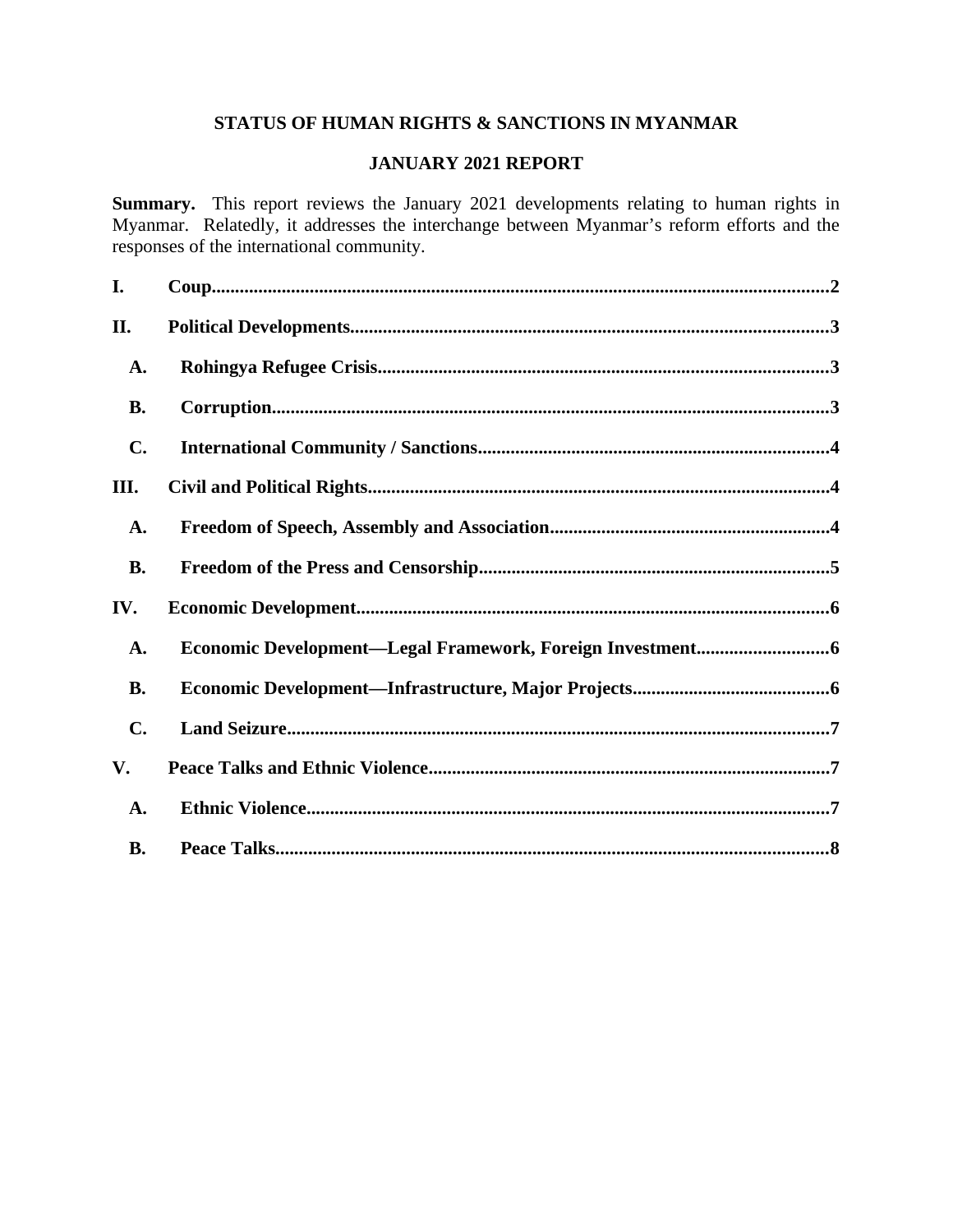### <span id="page-1-0"></span>**I. Coup**

On February 1, Myanmar's military staged a coup and overturned the results of democratic elections that had resulted in a landslide victory for the National League for Democracy ("NLD").<sup>1</sup> In his first public televised address since seizing power, Senior General Min Aung Hlaing told citizens to prioritize "facts" not "feelings," pledged to hold "free and fair" elections and to hand over power to the winner.<sup>2</sup> Min Aung Hlaing justified his army's seizure of power by claiming Myanmar's electoral commission used the COVID-19 pandemic as an excuse to not allow fair campaigning and said "no organization is above national interest."<sup>3</sup> He did not say when elections would be held but repeated claims the November 2020 poll (in which the NLD won an overwhelming victory) was fraudulent. The state of emergency, imposed when Min Aung Hlaing seized power, is in place for one year.<sup>4</sup> The election commission has denied the claims, saying any irregularities would not have been enough to change the overall result.<sup>5</sup>

Former State Counsellor Aung San Suu Kyi has been held incommunicado since she was detained hours before the military took control.<sup>6</sup> She is under house arrest, charged with breaching the import-export law, while ousted President Win Myint is accused of violating the natural disaster management law.<sup>7</sup> Myanmar human rights organization, Assistance Association for Political Prisoners, has documented at least 133 government officials and legislators, and 14 activists detained since the coup.<sup>8</sup>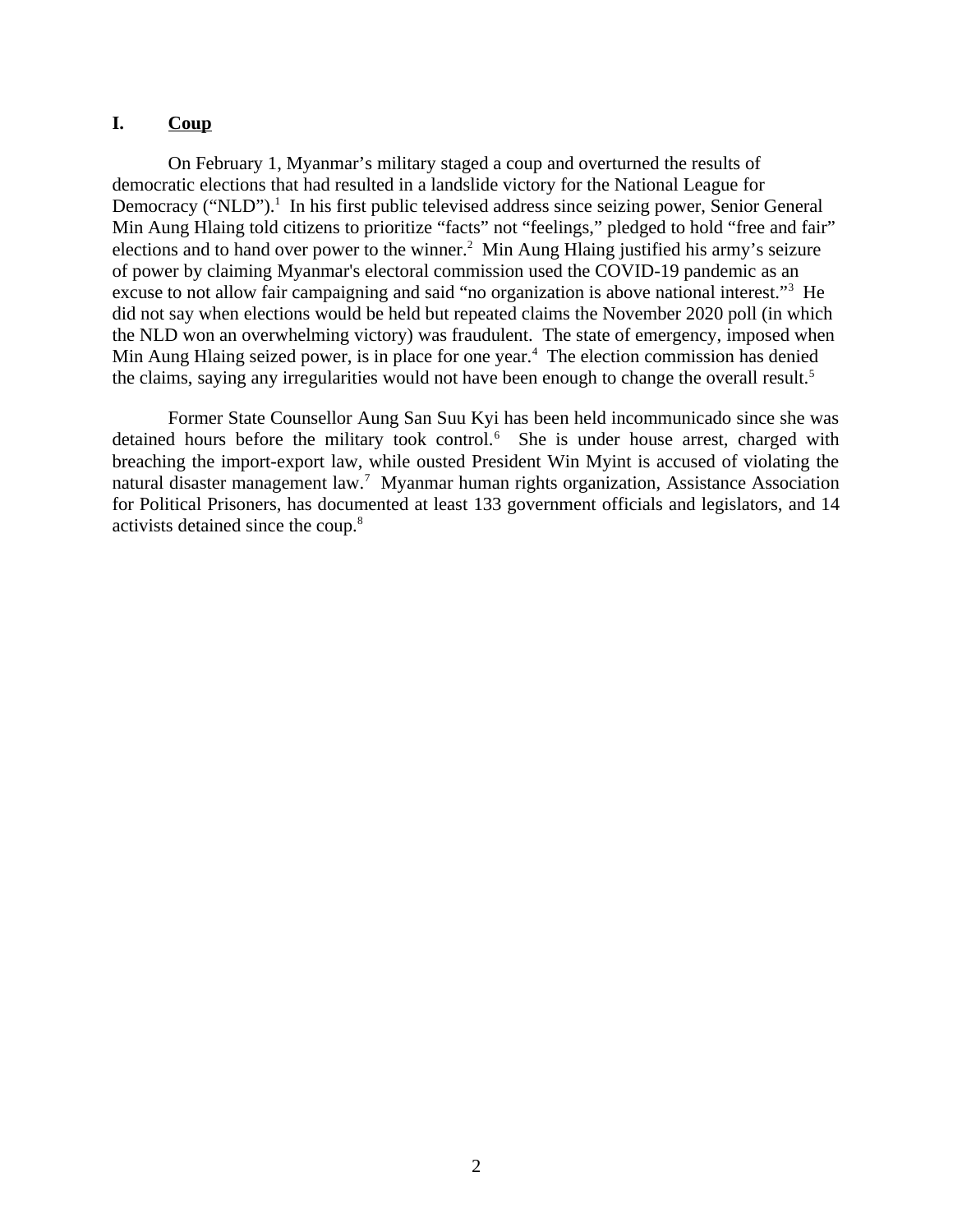Tens of thousands of people have taken part in protests against the February 1 coup, despite a long history of brutal crackdowns by the military and threats to use live ammunition against demonstrators.<sup>9</sup> In Yangon, protesters marched toward Sule Pagoda in the former capital's downtown chanting and holding up the anti-government three-finger salute from the "Hunger Games" movie franchise that became a popular protest sign during the 2014 coup in neighboring Thailand.<sup>10</sup> Sule Pagoda was at the center of anti-government demonstrations that were violently suppressed by the military in 1988 and 2007. On live feeds posted on social media, protesters could be heard shouting "the people stand together against the dictator's government" and held banners with portraits of deposed former State Counsellor Aung San Suu Kyi's face. $11$ 

In a statement on February 9 on the government-run MRTV channel, the military warned that "democracy can be destroyed" without discipline and that people who "harm the state's stability, public safety and the rule of law" could face legal action.<sup>12</sup> The warning came as two people were seriously injured in the capital Naypyidaw on February 9 after police officers allegedly shot at protesters, according to the  $NLD$ .<sup>13</sup> On February 9, the government imposed new restrictions on public gatherings and instituted a curfew for major towns and cities across the country, including the capital, Naypyidaw, and largest city, Yangon, where large protests are ongoing.<sup>14</sup> According to a notice published by state-owned newspaper The Global New Light of Myanmar, people are prohibited from gathering in groups of more than five, restricted from joining protest marches on foot or by car, and are not allowed to make political speeches in public areas.<sup>15</sup> A curfew will be in place from 8 p.m. until 4 a.m. in most major towns and cities.<sup>16</sup> While the notice said it came into force on February 8, it did not say when restrictions would lift. At least 27 people were arrested during protests in Mandalay.<sup>17</sup> Two local media organizations confirmed the arrests, which included a journalist for the Democratic Voice of Burma, who said they were detained after filming police violence against protesters.<sup>18</sup> Those arrested could face prosecution under Section 144 of the Criminal Code for "unlawful assembly." Section 144 has been used in the past as a way to stop lawful protests and to justify violent crackdowns on mass demonstrations. Protesters have also been contending with widespread internet and communications restrictions since the coup, with mobile data networks and social media sites Facebook, Twitter and Instagram intermittently blocked.<sup>19</sup>

#### **II. Political Developments**

#### <span id="page-2-1"></span><span id="page-2-0"></span>**A. Rohingya Refugee Crisis**

On January 14, a large fire erupted in the Nayapara refugee camp, which houses 22,500 refugees in Cox's Bazar, destroying approximately 550 shelters, 150 shops and a community center.<sup>20</sup> United Nations agencies reported that about 3,500 Rohingya refugees lost their homes and belongings in the fire in the middle of winter and the coronavirus pandemic.<sup>21</sup> Shortly following the fire, United Nations agencies were on the ground in Cox's Bazar assessing the damage, helping the affected refugees, and providing emergency food assistance. They worked alongside humanitarian partners from the Inter Sector Coordination Group, the Bangladesh Red Crescent and other non-governmental organizations.<sup>22</sup>

Services in the refugee camps such as medical care and food and water distributions, all of which are provided primarily by humanitarian organizations, have been reduced by 80% due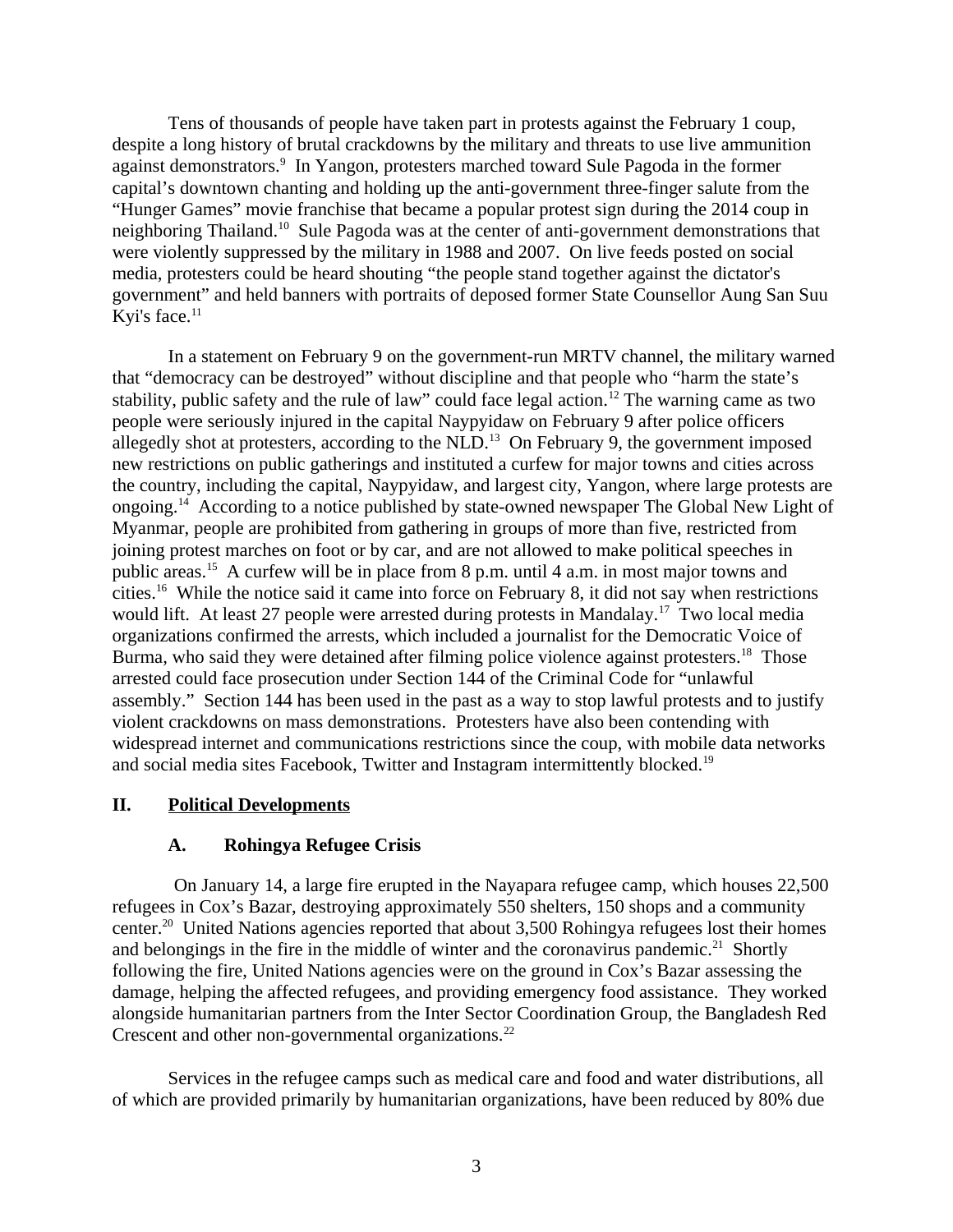to the coronavirus pandemic.<sup>23</sup> Doctors Without Borders reports that the lack of these basic services has added to the mental health stress faced by Rohingya refugees in Bangladesh.

The Bangladesh government intended to move over 3,000 more refugees to Bhasan Char within the last few days of January, despite complaints by rights groups concerned about the island's vulnerability to storms and flooding.<sup>24</sup> In the first two rounds of relocations that occurred in December 2020, a total of 3,414 Rohingya were relocated to Bhasan Char. A spokesperson for the Refugee Relief and Repatriation Commissioner claimed that the previously relocated refugees were doing well on the island.<sup>25</sup> However, the Rohingya currently living on Bhasan Char are not allowed to leave the island without government permission.<sup>26</sup> Furthermore, relief agencies continue to criticize these relocations. The United Nations refugee agency stated that they had previously provided their criteria for evaluating the safety and sustainability of life on Bhasan Char but they have not yet been permitted to carry out these assessments.<sup>27</sup> The Bangladesh government continues to claim that the relocations are voluntary.<sup>28</sup>

# <span id="page-3-1"></span>**B. Corruption**

The Anti-Corruption Commission filed a lawsuit against Department of Civil Aviation manager Soe Paing, alleging that he asked for \$100 USD in exchange for granting flight permits.<sup>29</sup> The complaint alleges that Soe Paing accepted \$72,000 in bribes.<sup>30</sup>

A lieutenant colonel of the Myanmar military's Northern Command filed a charge against Khin Maung Myint, alleging defamation.<sup>31</sup> Khin Maung Myint is a National League for Democracy lawmaker who was elected for a five-year term in November 2020.<sup>32</sup> In December 2019, Khin Maung Myint filed a report with the president accusing the Northern Command of corruption in connection with a raid of illegal gold mines in November 2017.<sup>33</sup>

# <span id="page-3-0"></span>**C. International Community / Sanctions**

UK government summoned the Myanmar Ambassador to the UK on February 1 over the declaration of the state of emergency by the Myanmar military and the "unlawful imprisonment of civilians."<sup>34</sup> Both former and current world leaders have denounced the coup, including UK Prime Minister Boris Johnson, former Irish president Mary Robinson<sup>35</sup> and U.S. Secretary of State Anthony Blinken.<sup>36</sup> U.S. President Joe Biden threatened to impose new sanctions on Myanmar and called on the international community to press the Myanmar military to relinquish power, calling the coup "a direct assault on the country's transition to democracy and the rule of law."<sup>37</sup> Prior to the coup, which the United Nations ("UN") has condemned,<sup>38</sup> UN Secretary-General Guterres reaffirmed the UN's support for the people of Myanmar "in the pursuit of peace, inclusive sustainable development, humanitarian action, human rights and rule of law."<sup>39</sup> The UN Security Council held an emergency meeting on February 2 to discuss the situation in Myanmar and a potential international response to the military's power seizure.<sup>40</sup>

The World Bank warned that the coup threatens Myanmar's development as businesses may fear that reforms made under the civilian government may be rescinded. Some foreign firms, including Suzuki Motor Corporation, have already ceased operations in Myanmar in response to the coup.<sup>41</sup>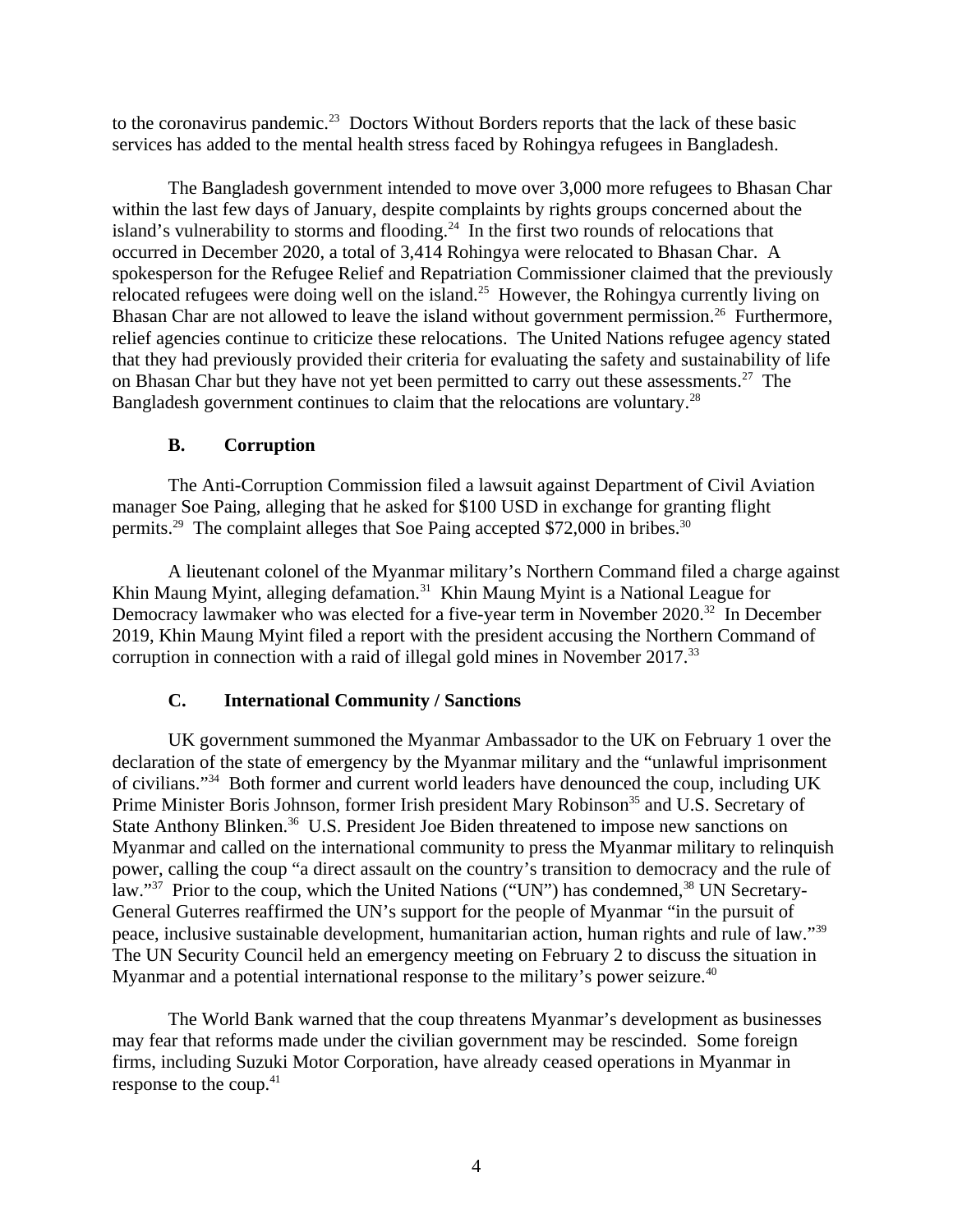In early January, Myanmar called for the immediate release of 11 Myanmar sailors who were aboard a South Korean vessel detained by Iran's Islamic Revolutionary Guard Corps on January 4.<sup>42</sup>

### **III. Civil and Political Rights**

### <span id="page-4-2"></span><span id="page-4-1"></span>**A. Freedom of Speech, Assembly and Association**

Sagaing Region authorities filed charges under the Unlawful Association Act and the Immigration Act against an officer and five other members of the People's Liberation Army of Manipur ("PLA"), a rebel group fighting the Indian government from bases along the Myanmar-India border.<sup>43</sup> Five PLA members, who said they came to Myanmar for medical care, were arrested at Chindwin River Bridge in Monywa, Sagaing Region in northwestern Myanmar in August 2020, and their interrogation led to the arrest of a PLA captain who had immigrated to Sagaing.<sup>44</sup> With the approval of the Indian government, Myanmar authorities opened cases against them under the Unlawful Association Act and the Immigration Act in Monywa and Sagaing.<sup>45</sup>

On January 19, nearly 40 Kachin rights groups prayed in Myitkyina for Myanmar's government and military to bring long delayed justice for the murder of Kachin teachers in 2015.<sup>46</sup> Two volunteer teachers of the Kachin Baptist Convention were raped and killed in their Kaung Kha village hut on January 19, 2015. The investigation found no culprits and no charges have been brought.<sup>47</sup>

On January 19, around 2,000 construction workers from the US\$400 million Yoma Central Project, which is a mixed development project consisting of luxury residences, five-star hotels, serviced apartments and offices in downtown Yangon, staged a protest after being told that they would receive pay cuts. $48$  The workers protested a list of grievances, including not receiving social security benefits despite having contributed to the social security scheme, salary cuts, discrimination between regular workers, foreign workers and labor foremen and not having received pay increments each quarter.<sup>49</sup> On January 22, the chair of Yoma Group said the labor dispute between the contractor and construction workers has been resolved, with all workers paid in full and issues regarding the social security benefits clarified with the authorities. $50$ 

# <span id="page-4-0"></span>**B. Freedom of the Press and Censorship**

On January 25, Myanmar's military filed suit against editor Ne Win San and reporter Hnin Nwe of the Development Media Group ("DMG"), a Rakhine-focused news agency.<sup>51</sup> Both were charged with defamation under Article  $66(d)$  of the Telecommunications Law.<sup>52</sup> Punishment for violations of Article 66(d) can include up to three years in prison.<sup>53</sup> Both Ne Win San and Hnin Nwe were charged in connection with a story published on January 10.<sup>54</sup> According to their report, the Tatmadaw looted baskets of rice from a Rakhine village in the town of Kyautaw in Rakhine State while residents were fleeing the Rakhine State conflict.<sup>55</sup> The military, claiming that the village in question has been abandoned since March 2020, asserts that the story was fabricated and not written in accordance with journalistic standards.<sup>56</sup> Hnin Nwe, who is now the first female reporter to face charges for her work in Rakhine State, asserts that the military's claim is false—both she and Ne Win San noted in their article that they were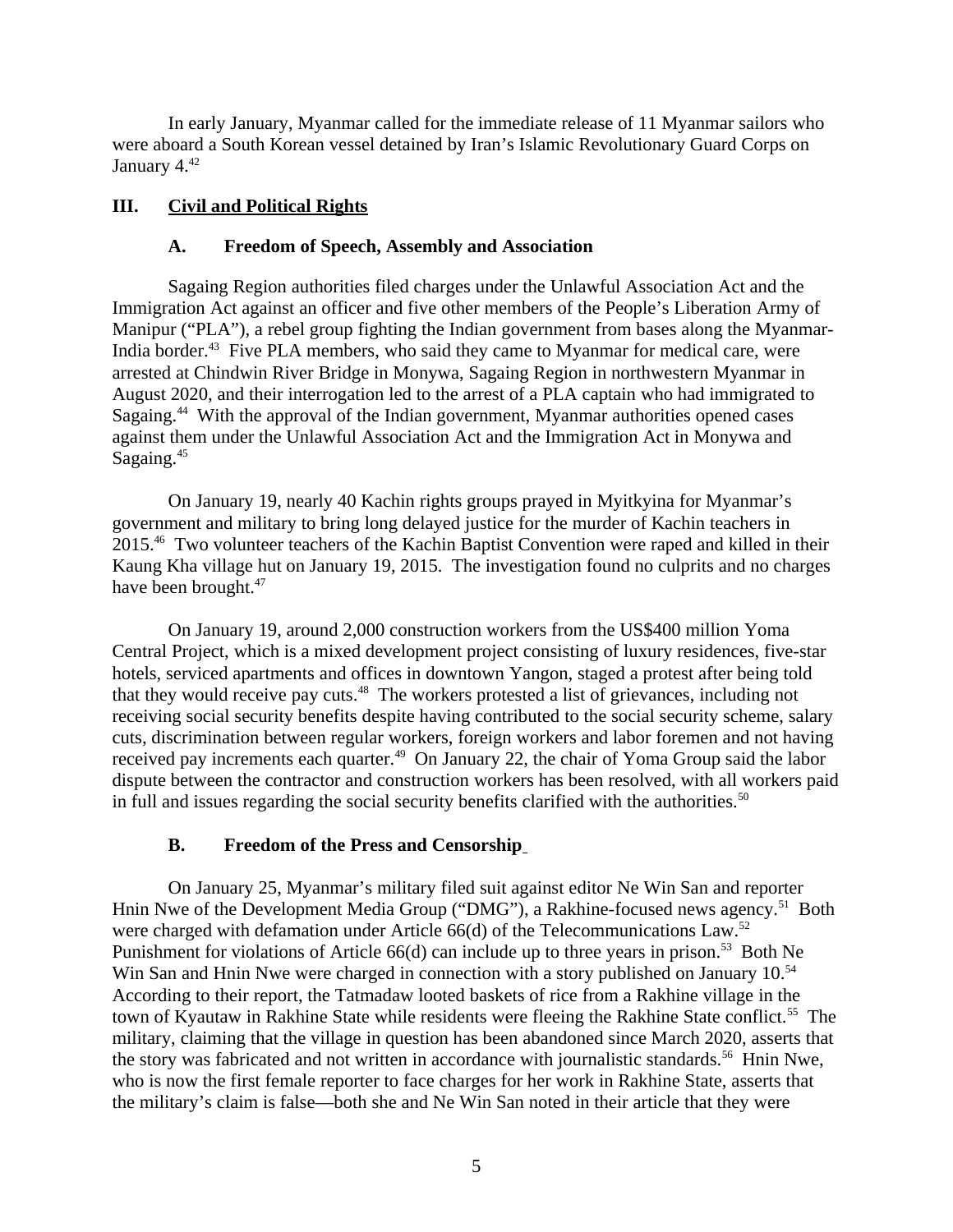unable to contact military officials.<sup>57</sup> After interrogation and the confiscation of Hnin Nwe's phone and laptop, both journalists were released on bail set at 1.5m kyat  $(\$1,128).$ <sup>58</sup> Six media organizations lodged a complaint with the Myanmar Press Council ("MPC") and released a statement in response to the charges urging the military to withdraw the suit.<sup>59</sup> Additionally, the DMG sent a letter to the MPC requesting arbitration, arguing that the Tatmadaw violated the 2014 News Media Law by directly filing charges rather than first going through the MPC. $^{60}$  Ne Win San, one of the journalists charged, claims that the suit constitutes intimidation aimed at preventing reporting on the Tatmadaw. $61$ 

This is not the first time in recent years that the press, and more specifically, the DMG, has been targeted. The DMG's website was banned by mobile operators in March 2020 under a government directive issued by the Ministry of Transport and Communications $62$  after the organization reported on alleged abuses of civilians by government troops and fighting with the Arakan Army.<sup>63</sup> The DMG has only been able to publish online since 2019, after it failed to receive authorization to renew its news agency and publication licenses.<sup>64</sup> Additionally, the DMG's editor-in-chief, Aung Min Oo, is still in hiding after special branch police charged him under the Unlawful Association Act in May 2019.<sup>65</sup> Furthermore, defamation charges have been filed under Article 66(d) against the DMG's Maungdaw-based reporter Aung Kyaw Min in December 2020 and are currently pending.<sup>66</sup> According to DMG Editor Nay Win San, the multiple charges have affected reporting, making it difficult for the news department to function.<sup>67</sup> Fortify Rights, an NGO, has issued a statement calling for all charges to be dropped against the four DMG journalists.<sup>68</sup>

#### **IV. Economic Development**

#### <span id="page-5-1"></span><span id="page-5-0"></span>**A. Economic Development—Legal Framework, Foreign Investment**

In early January, Myanmar and China signed agreements on economic and technical cooperation and a five-year development program for trade and economic cooperation during the Chinese foreign minister's visit to Myanmar.<sup>69</sup> During the visit, the Chinese foreign minister also promised to provide 300,000 doses of the COVID-19 vaccine to Myanmar.

In late January, Myanmar and Russia signed an agreement under which Russia will supply military technology to Myanmar.<sup>70</sup> The technology to be provided includes drones, missile systems and radar stations.<sup>71</sup>

PTT Exploration and Production, a segment of Thailand's state-owned energy conglomerate PTT, plans to invest US\$2 billion in the development of natural gas fields and power plant construction in Myanmar.<sup>72</sup> PTTEP received exclusive development rights from the Myanmar government at the end of December 2020. The company will produce natural gas off of Myanmar's coast and use it to supply power within the country.

Twenty-nine solar power projects now being carried out by Chinese companies in Myanmar are expected to be completed in April.<sup>73</sup> The solar power projects are expected to generate more than 1,000 megawatts of electricity when complete and to be able to distribute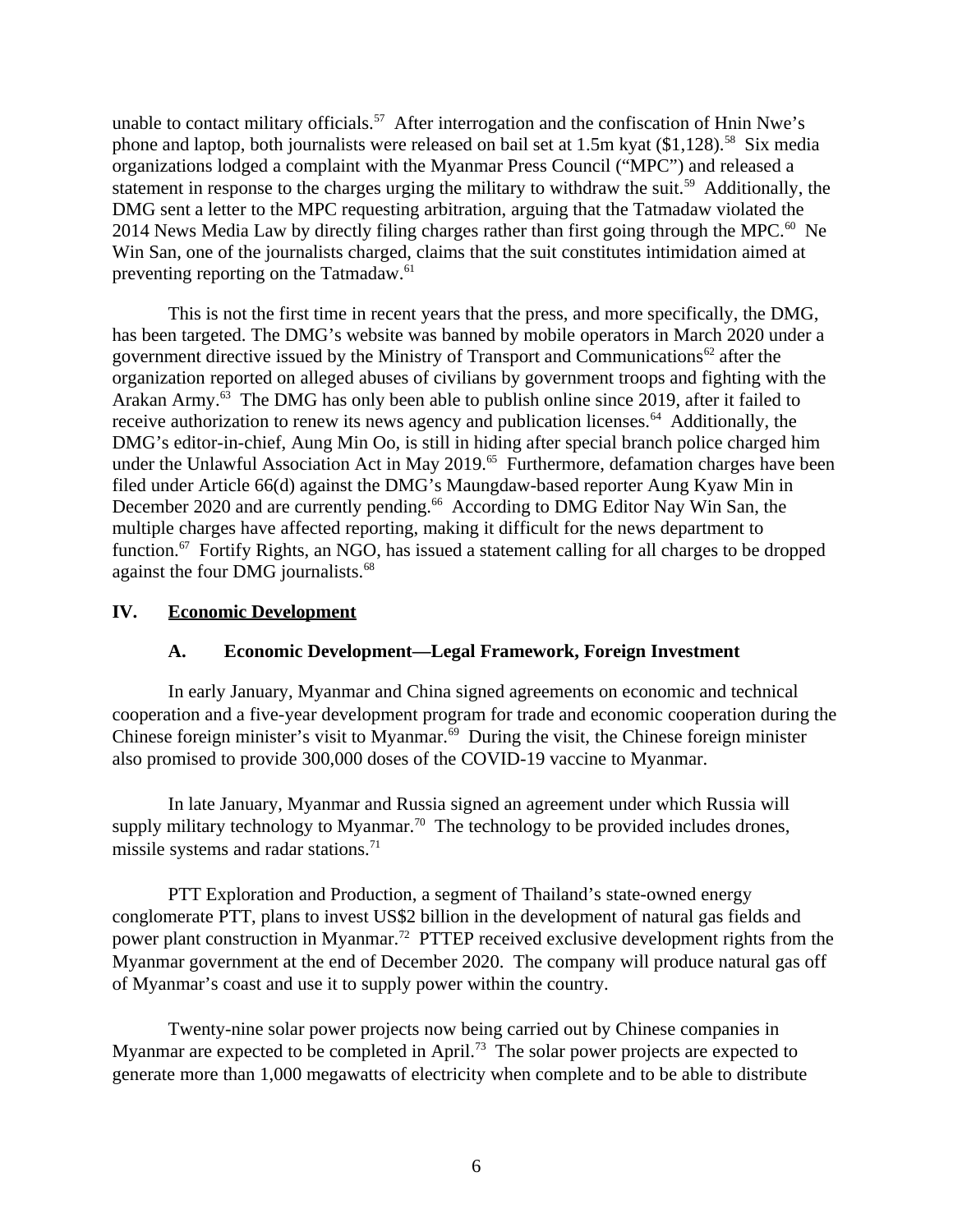power to the national grid, according to Zaw Moe Win, a senior engineer at the state-owned Electric Power Generation Enterprise.

On January 11, China Railway Eryuan Engineering Group and Myanma Railways signed a memorandum of understanding to begin the study of the Mandalay-Kyaukphyu Railway project, a crucial part of Beijing's strategic railway plan to connect China's southern city of Kunming and Myanmar's Kyaukphyu port on the Bay of Bengal.<sup>74</sup> Accessing the port will play a key role in China's efforts to boost its presence in the Indian Ocean through its Belt and Road Initiative.

The Myanmar Investment Commission approved 14 new investments, as well as proposals to increase capital in four existing projects.<sup>75</sup> The approved projects covered the energy, fisheries, real estate and service sectors and totaled US\$295.3 million. The projects are expected to create 4,371 job opportunities.

# <span id="page-6-1"></span>**B. Economic Development—Infrastructure, Major Projects**

Myanmar approved the development of an Integrated Domestic Gas to Power Project involving US\$2 billion in investment in Kyaiklat, Ayeyarwady Region.<sup>76</sup> The Ministry of Electricity and Energy ("MOEE") granted a notice to proceed to Thai national oil company PTTEP for the 592-megawatt project, which will be carried out under a 20-year build, operate and transfer basis.<sup>77</sup> The project, which is expected to be implemented in the first half of 2024, was approved in line with Myanmar's Sustainable Development Plan and its Energy Master Plan, which aims for all households to have access to electricity by  $2030$ .<sup>78</sup>

On January 19, a Power Purchase Agreement was signed between the MOEE's Electric Power Generation Enterprise and TTCL Power Myanmar Co to implement a power plant in Yangon that will generate 365MW of power from liquefied natural gas ("LNG").<sup>79</sup> The project in Ahlone Township is Myanmar's first LNG project involving a land-based LNG terminal and re-gasification unit. $80$  The project has been earmarked for completion in early 2024 and is one of the three major 3,000MW LGN-to-power projects green-lighted by the MOEE in January 2018.<sup>81</sup>

The second phase of the Pathein Industrial Complex (the "PIC") is slated to commence this year. <sup>82</sup> The PIC will be developed on an area of 6,700 acres in Pathein Township.<sup>83</sup> Phase 1 saw the construction of factories that are available for long and short term leases on 1,200 acres of land.<sup>84</sup> It also included the construction of a port.<sup>85</sup> Phase 2 will include the construction of shopping centers, hotels, resorts and luxury and affordable housing projects, which are designed to create an urban lifestyle.<sup>86</sup>

The Ministry of Electricity and Energy says the whole of Myanmar is on track to receive electricity from the national grid by 2030.<sup>87</sup> Currently, 58% of the country has access to the national grid but plans are in the pipeline to expand this coverage to 100% in ten years.<sup>88</sup>

# <span id="page-6-0"></span>**C. Land Seizure**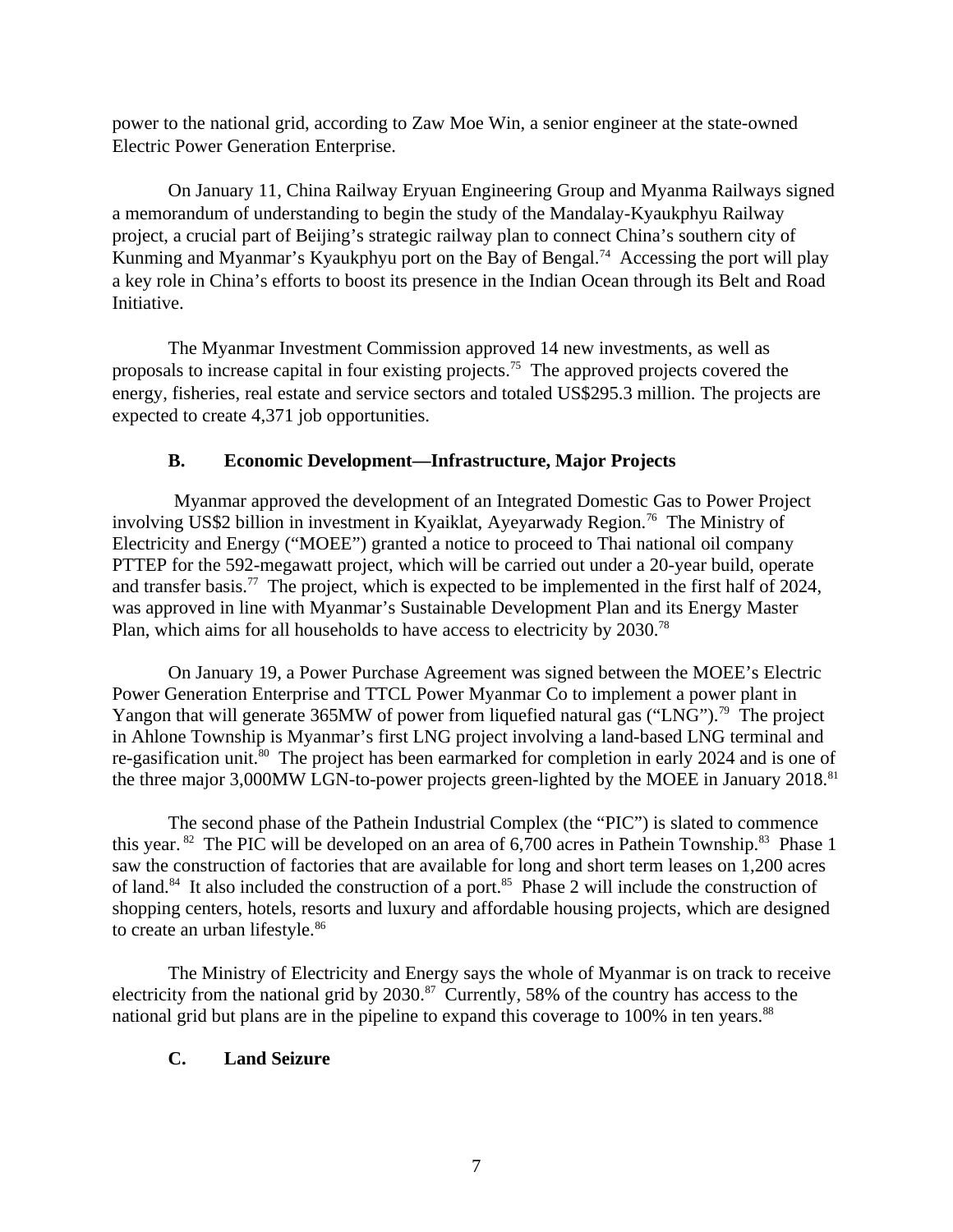After nine years of conflict, some farmers have agreed to be compensated for their land, which became part of the Letpadaung copper mine, partially ending a land dispute which has, at times, turned deadly. $89$  In connection with the deal, the farmers agreed to relocate to other land. $90$ However, some farmers do not want to move to the new location and some did not take the compensation as they dispute the rate. $91$ 

More broadly, development organizations and farming groups have argued that the government should postpone land reforms due to be discussed in connection with the planned resumption of parliament in February.<sup>92</sup> The groups are concerned that "[a] centralized land law will neglect people's rights and disregard demands for federal reforms among ethnic minorities."<sup>93</sup> In particular, there is concern that communal ownership of land will not be adequately recognized, leaving "communities vulnerable to land grabs by the authorities and businesses."<sup>94</sup> Approximately one third of the land in Myanmar is owned through customary land systems, which may not be adequately protected under the new law.<sup>95</sup> Previous attempts to amend the land laws have been unsuccessful and resulted in land owners and communities facing trespassing charges for failing to register with the government in time.<sup>96</sup>

### **V. Peace Talks and Ethnic Violence**

### <span id="page-7-2"></span><span id="page-7-1"></span>**A. Ethnic Violence**

The Tatmadaw shelled several Kayin villages early in January, forcing 4,000 civilians into hiding.<sup>97</sup> Displaced people from villages within the Kyauk Gyi Township lack basic shelter, medical supplies, food and clean water. Kayin community-based organizations trying to get aid through to the desperate villagers have been blocked from providing relief.<sup>98</sup> According to the European Karen Network, one civilian has been killed and two injured, including a child, in the attacks.<sup>99</sup> Kayin villagers told Karen News that the recent increase in Tatmadaw attacks is the worst they've experienced since the ceasefire was agreed to in 2012.<sup>100</sup> Villagers said the initial ceasefire brought some stability to their lives, but the recent attacks and displacement into jungle hideouts have once more made their lives insecure.<sup>101</sup> "We can't tend to our crops, our children can't go to school and it's unsafe to even stay in your own home."<sup>102</sup> The European Karen Network said the "increased militarization by the Burma Army and hundreds of incidents of the Burma Army breaking the terms of the [Nationwide Ceasefire Agreement]" is a clear indication the "current peace process is deeply flawed and is not bringing peace or bringing us closer to a genuine political settlement that will help bring lasting peace.<sup>103</sup>

#### <span id="page-7-0"></span>**B. Peace Talks**

According to a senior Tatmadaw officer, the Tatmadaw is eager to sign a ceasefire agreement with the Arakan Army ("AA") following the release of three seized National League for Democracy ("NLD") politicians on January 1.<sup>104</sup> Major General Zaw Min Tun, chief of the Tatmadaw True News Information Team, said, "We hope to achieve the ceasefire agreement and substantive progress in the peace process… Both sides are optimistic about the future of the negotiations."<sup>105</sup> The three NLD politicians, Ni Ni May Myint, Min Aung and Chit Chit Chaw, were seized on October 14 while campaigning in Taunggkok Township.<sup>106</sup> The politicians were freed on January 1 along with three Tatmadaw members who were captives of the AA.<sup>107</sup> The releases were a result of an online meeting between the Tatmadaw and the AA on December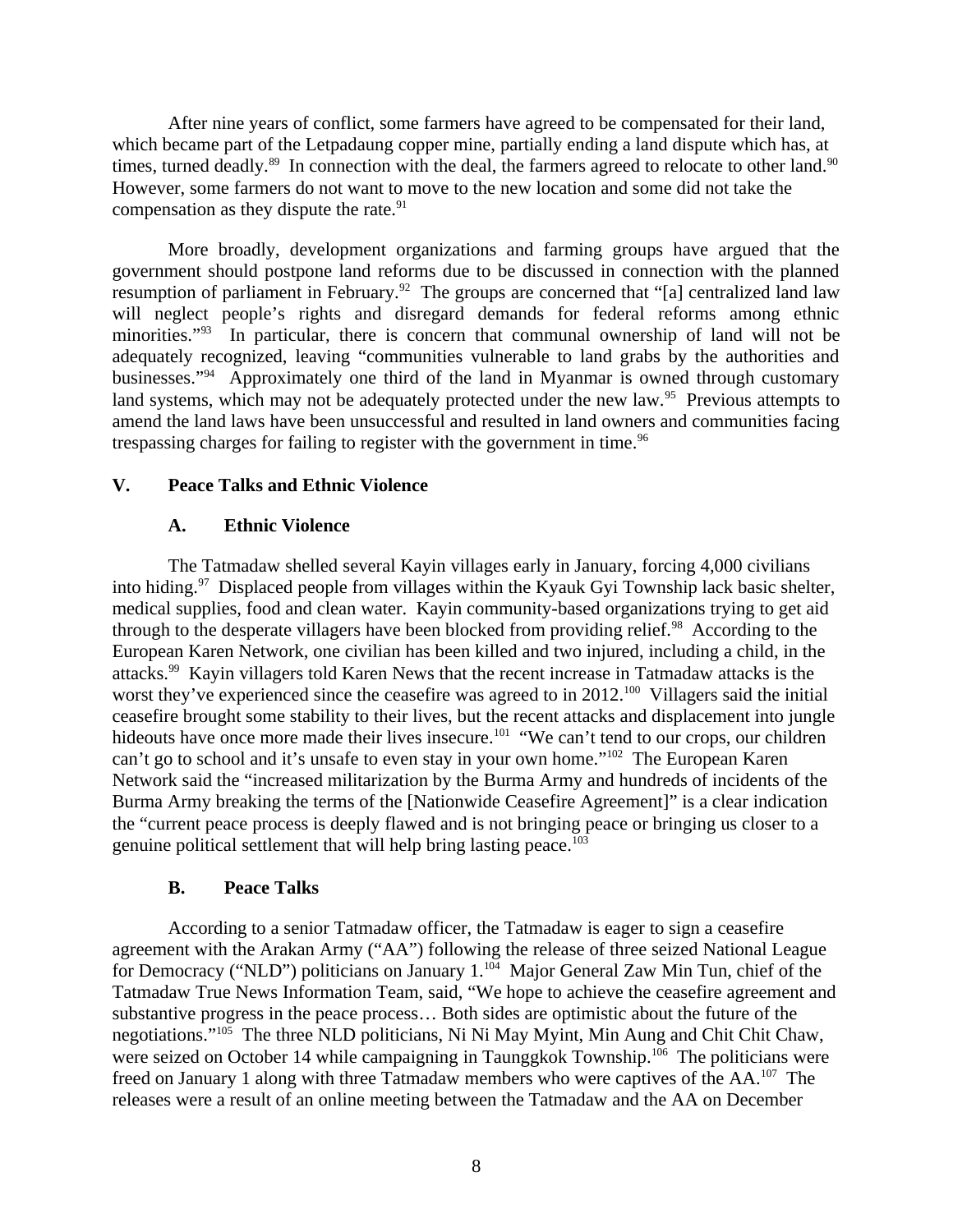30.<sup>108</sup> The two sides also agreed to extend the temporary ceasefire until the end of February to allow for additional negotiations on a more permanent truce.<sup>109</sup>

Myanmar government peace negotiators are seeking new rounds of peace talks with the Northern Alliance, which includes the AA, the Ta'ang National Liberation Army ("TNLA"), the Kachin Independence Army and the Myanmar National Democratic Alliance Army.<sup>110</sup> Lamai Gum Ja, a member of the Peace-Talk Creation Group, said the meeting will continue discussions of a possible bilateral ceasefire agreement between the government and the Northern Alliance.<sup>111</sup> A TNLA spokesperson said the Northern Alliance is amenable to the government's peace proposal. $^{112}$ 

On January 1, Myanmar State Counselor Aung San Suu Kyi introduced a new approach to the country's peace process, the "New Peace Architecture," designed to allow participation by political groups, civil society organizations and the public.<sup>113</sup> She said that both formal and informal dialogues will be pivotal to the peace process and that the government will prioritize implementation of the new approach over the next five years.<sup>114</sup> "We recognize the important role of public participation [in the peace process]. This depends on how much we can pave the way for all stakeholders to participate," she said, calling for changes to the frameworks, systems and mechanisms of the peace process so that it can be more effectively implemented.<sup>115</sup> She said the Constitution must be amended to establish a democratic federal union.<sup>116</sup> She also called for a Constitution that aligns with existing peace agreements, the long-term needs of the country and the expectations of the people. $117$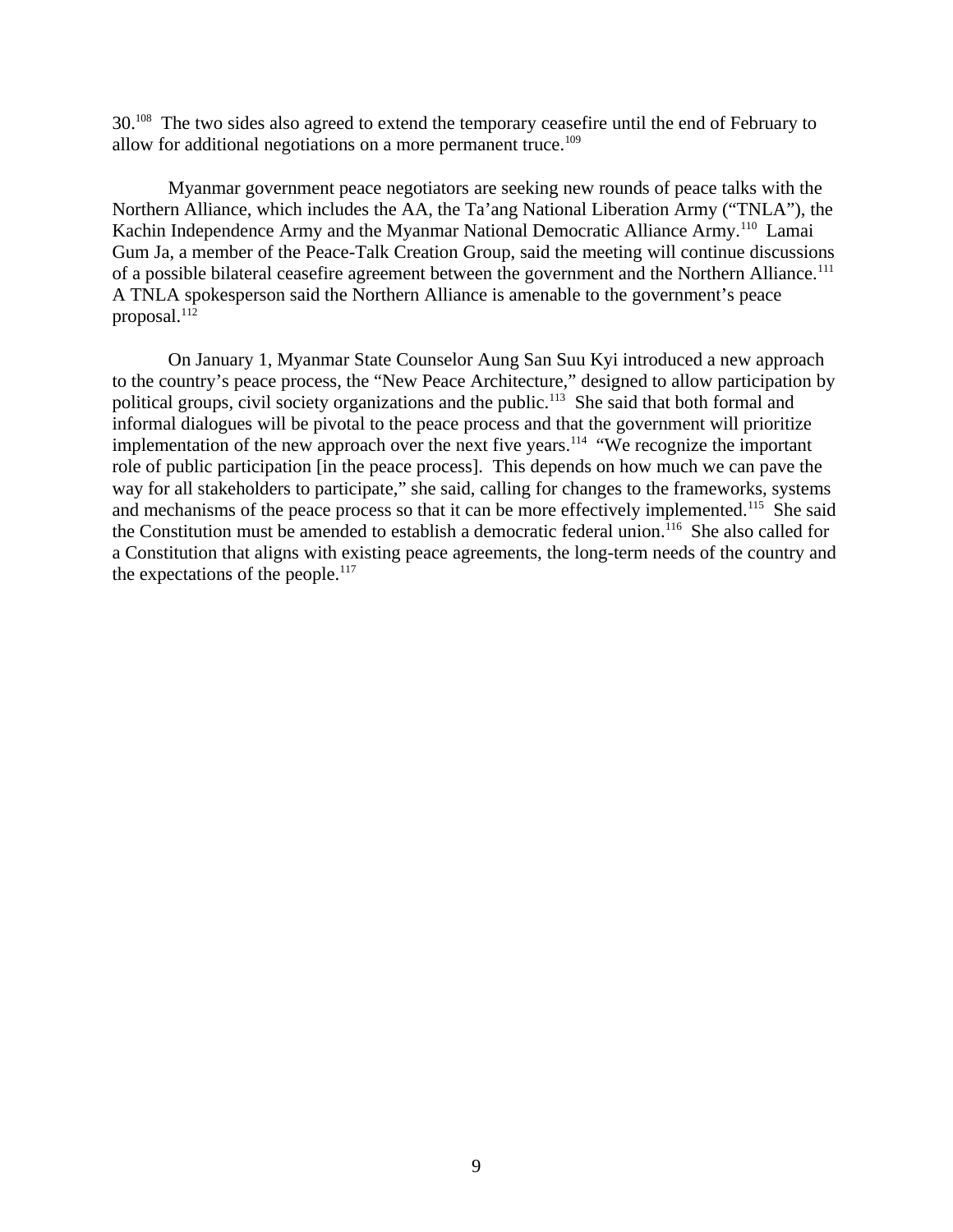The New York Times, February 6, 2021: [https://www.nytimes.com/article/2021-myanmar-coup.html.](https://www.nytimes.com/article/2021-myanmar-coup.html) CNN, February 8, 2021: [https://www.cnn.com/2021/02/08/asia/myanmar-coup-protests-democracy-intl-hnk/index.html.](https://www.cnn.com/2021/02/08/asia/myanmar-coup-protests-democracy-intl-hnk/index.html) *Id*. *Id*. *Id*. BBC, February 1, 2021:<https://www.bbc.com/news/world-asia-55882489> *Id*. CNN, February 8, 2021: [https://www.cnn.com/2021/02/08/asia/myanmar-coup-protests-democracy-intl-hnk/index.html.](https://www.cnn.com/2021/02/08/asia/myanmar-coup-protests-democracy-intl-hnk/index.html) *Id*. *Id*. *Id*. NPR, February 8, 2021: [https://www.npr.org/2021/02/08/965413876/myanmar-coup-military-defends-takeover-and-enacts](https://www.npr.org/2021/02/08/965413876/myanmar-coup-military-defends-takeover-and-enacts-curfew-as-protests-intensify)[curfew-as-protests-intensify.](https://www.npr.org/2021/02/08/965413876/myanmar-coup-military-defends-takeover-and-enacts-curfew-as-protests-intensify) *Id*. *Id*. *Id*. *Id*. *Id*. *Id*. *Id*. United Nations, January 15, 2021:<https://news.un.org/en/story/2021/01/1082172> *Id*. *Id*. Medecins Sans Frontieres:<https://www.msf.org/rohingya-communities-are-breaking-point-bangladesh> Al Jazeera, January 27, 2021: [https://www.aljazeera.com/news/2021/1/27/bangladesh-to-move-more-rohingya](https://www.aljazeera.com/news/2021/1/27/bangladesh-to-move-more-rohingya-muslims-to-remote-island)[muslims-to-remote-island](https://www.aljazeera.com/news/2021/1/27/bangladesh-to-move-more-rohingya-muslims-to-remote-island) Dhaka Tribune, January 17, 2021: [https://www.dhakatribune.com/bangladesh/rohingya-crisis/2021/01/17/bhashan](https://www.dhakatribune.com/bangladesh/rohingya-crisis/2021/01/17/bhashan-char-3rd-batch-of-rohingyas-to-move-at-january-end)[char-3rd-batch-of-rohingyas-to-move-at-january-end](https://www.dhakatribune.com/bangladesh/rohingya-crisis/2021/01/17/bhashan-char-3rd-batch-of-rohingyas-to-move-at-january-end) Al Jazeera, January 27, 2021: [https://www.aljazeera.com/news/2021/1/27/bangladesh-to-move-more-rohingya](https://www.aljazeera.com/news/2021/1/27/bangladesh-to-move-more-rohingya-muslims-to-remote-island)[muslims-to-remote-island](https://www.aljazeera.com/news/2021/1/27/bangladesh-to-move-more-rohingya-muslims-to-remote-island) *Id. Id.* The Irrawaddy, January 12, 2021: [https://www.irrawaddy.com/news/burma/myanmar-aviation-chief-charged-with](https://www.irrawaddy.com/news/burma/myanmar-aviation-chief-charged-with-corruption.html)[corruption.html.](https://www.irrawaddy.com/news/burma/myanmar-aviation-chief-charged-with-corruption.html) *Id.* The Irrawaddy, January 19, 2021: [https://www.irrawaddy.com/news/burma/myanmar-military-files-defamation-charge-nld](https://www.irrawaddy.com/news/burma/myanmar-military-files-defamation-charge-nld-lawmaker.html)[lawmaker.html.](https://www.irrawaddy.com/news/burma/myanmar-military-files-defamation-charge-nld-lawmaker.html) *Id. Id.* Mizzima, February 2, 2021: [http://mizzima.com/article/uk-summons-myanmar-ambassador.](http://mizzima.com/article/uk-summons-myanmar-ambassador) *Id*. Mizzima, February 1, 2021: [http://mizzima.com/article/governments-around-world-condemn-myanmars-military-coup;](http://mizzima.com/article/governments-around-world-condemn-myanmars-military-coup) The Irrawaddy, February 1, 2021: [https://www.irrawaddy.com/news/burma/asean-dusts-off-non-interference-policy-generals-grab-power](https://www.irrawaddy.com/news/burma/asean-dusts-off-non-interference-policy-generals-grab-power-myanmar.html)[myanmar.html.](https://www.irrawaddy.com/news/burma/asean-dusts-off-non-interference-policy-generals-grab-power-myanmar.html) The Irrawaddy, February 2, 2021: [https://www.irrawaddy.com/news/burma/us-president-joe-biden-threatens-new-sanctions](https://www.irrawaddy.com/news/burma/us-president-joe-biden-threatens-new-sanctions-myanmar-coup.html)[myanmar-coup.html.](https://www.irrawaddy.com/news/burma/us-president-joe-biden-threatens-new-sanctions-myanmar-coup.html) *Id.* Mizzima, January 30, 2021: [http://mizzima.com/article/un-secretary-general-follows-developments-myanmar-great-concern.](http://mizzima.com/article/un-secretary-general-follows-developments-myanmar-great-concern) *Id.* The Irrawaddy, February 2, 2021: [https://www.irrawaddy.com/news/burma/world-bank-coup-threatens-myanmars-development](https://www.irrawaddy.com/news/burma/world-bank-coup-threatens-myanmars-development-prospects.html)[prospects.html.](https://www.irrawaddy.com/news/burma/world-bank-coup-threatens-myanmars-development-prospects.html) Myanmar Times, January 10, 2021: [https://www.mmtimes.com/news/myanmar-calls-immediate-release-11-sailors-iran.html.](https://www.mmtimes.com/news/myanmar-calls-immediate-release-11-sailors-iran.html) The Irrawaddy, January 20, 2021: [https://www.irrawaddy.com/news/burma/myanmars-rights-groups-call-long-delayed-justice](https://www.irrawaddy.com/news/burma/myanmars-rights-groups-call-long-delayed-justice-kachin-teacher-murders.html)[kachin-teacher-murders.html](https://www.irrawaddy.com/news/burma/myanmars-rights-groups-call-long-delayed-justice-kachin-teacher-murders.html) *Id. Id.* The Irrawaddy, January 20, 2021: [https://www.irrawaddy.com/news/burma/myanmars-rights-groups-call-long-delayed-justice](https://www.irrawaddy.com/news/burma/myanmars-rights-groups-call-long-delayed-justice-kachin-teacher-murders.html)[kachin-teacher-murders.html](https://www.irrawaddy.com/news/burma/myanmars-rights-groups-call-long-delayed-justice-kachin-teacher-murders.html) *Id.* Myanmar Times, January 20, 2021:<https://www.mmtimes.com/news/yoma-central-workers-protest-over-salary-cuts.html> 49 Myanmar Times, January 22, 2021:<https://www.mmtimes.com/news/yoma-central-labour-dispute-settled-serge-pun-says.html> *Id.* The Irrawaddy, January 25, 2021: [https://www.irrawaddy.com/news/burma/myanmar-military-sues-rakhine-media-theft](https://www.irrawaddy.com/news/burma/myanmar-military-sues-rakhine-media-theft-allegations.html)[allegations.html.](https://www.irrawaddy.com/news/burma/myanmar-military-sues-rakhine-media-theft-allegations.html) *Id. Id. Id.*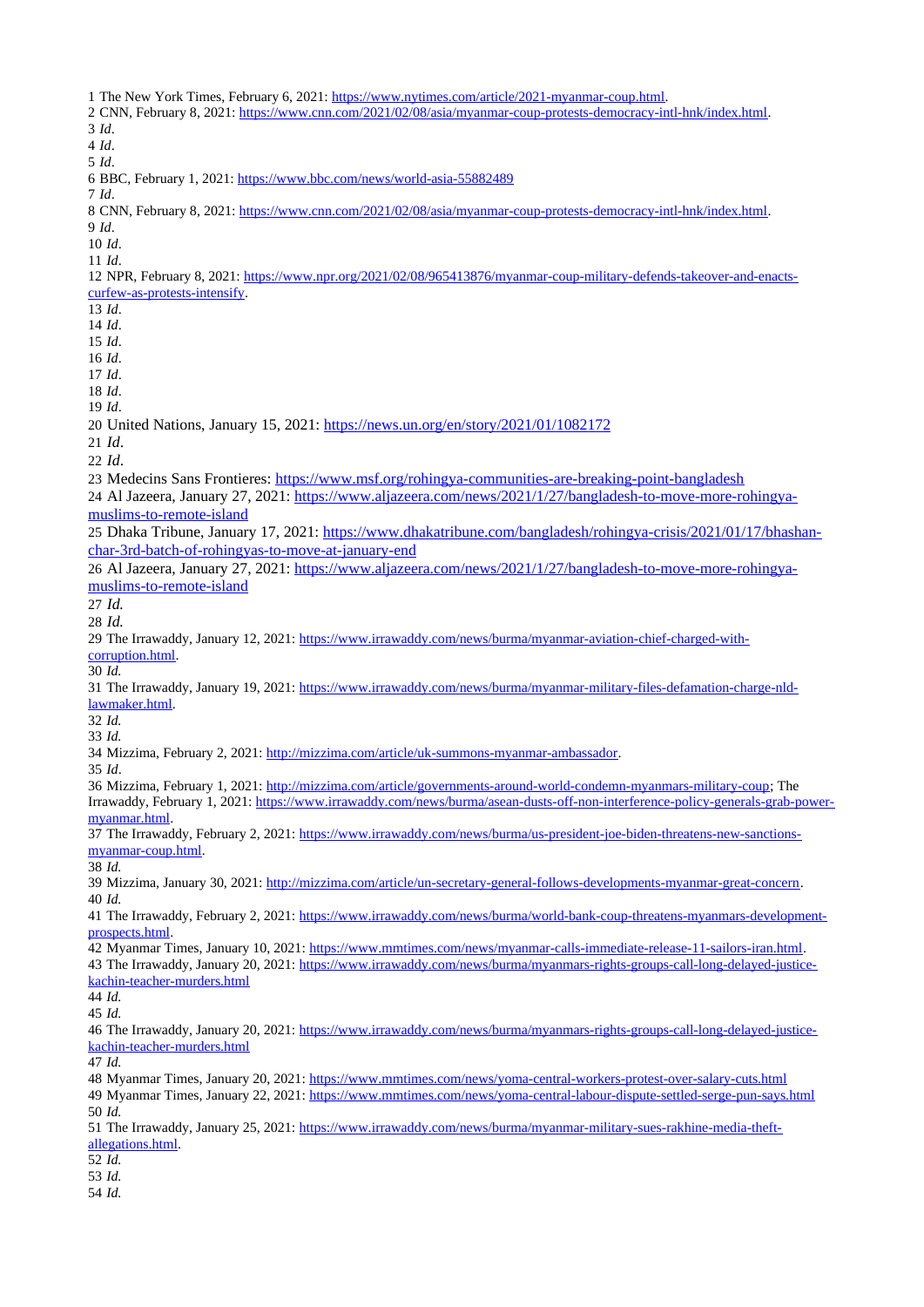Burma News International, January 11, 2021: [https://www.bnionline.net/en/news/tatmadaw-personnel-accused-looting-paddy](https://www.bnionline.net/en/news/tatmadaw-personnel-accused-looting-paddy-kyauktaw-twsp-village)[kyauktaw-twsp-village.](https://www.bnionline.net/en/news/tatmadaw-personnel-accused-looting-paddy-kyauktaw-twsp-village)

*Id.*

*Id.*

 Myanmar Now, January 29, 2021: [https://www.myanmar-now.org/en/news/rakhine-state-journalists-charged-by-military](https://www.myanmar-now.org/en/news/rakhine-state-journalists-charged-by-military-released-on-bail)[released-on-bail.](https://www.myanmar-now.org/en/news/rakhine-state-journalists-charged-by-military-released-on-bail)

Development Media Group, January 25, 2021: [https://www.dmediag.com/news/2569-dmg-news.](https://www.dmediag.com/news/2569-dmg-news)

*Id.*

 The Irrawaddy, January 25, 2021: [https://www.irrawaddy.com/news/burma/myanmar-military-sues-rakhine-media-theft](https://www.irrawaddy.com/news/burma/myanmar-military-sues-rakhine-media-theft-allegations.html)[allegations.html.](https://www.irrawaddy.com/news/burma/myanmar-military-sues-rakhine-media-theft-allegations.html)

 Human Rights Watch, September 1, 2020: [https://www.hrw.org/news/2020/09/01/myanmar-end-harassment-rakhine-media](https://www.hrw.org/news/2020/09/01/myanmar-end-harassment-rakhine-media-outlets)[outlets.](https://www.hrw.org/news/2020/09/01/myanmar-end-harassment-rakhine-media-outlets) The loss of print media has significantly affected information access in parts of Rakhine State, where 3G and 4G are unavailable, and which is still under internet shutdown. As Human Rights Watch has noted, though "2G data services can allow some limited downloading, the speed is drastically slower than 3G and does not allow access to webpages with pictures or videos." *Id.* Note that the only other ethnic media outlet, Narinjara News, has also been blocked since March 2020. *Id.*

 Radio Free Asia, March 27, 2020: [https://www.rfa.org/english/news/myanmar/rakhine-websites-03272020174056.html.](https://www.rfa.org/english/news/myanmar/rakhine-websites-03272020174056.html) Myanmar Now, January 29, 2021: [https://www.myanmar-now.org/en/news/rakhine-state-journalists-charged-by-military](https://www.myanmar-now.org/en/news/rakhine-state-journalists-charged-by-military-released-on-bail)[released-on-bail.](https://www.myanmar-now.org/en/news/rakhine-state-journalists-charged-by-military-released-on-bail) DMG's news agency and publication license renewal application has been pending since March 2019. Human Rights Watch, September 1, 2020: [https://www.hrw.org/news/2020/09/01/myanmar-end-harassment-rakhine-media-outlets.](https://www.hrw.org/news/2020/09/01/myanmar-end-harassment-rakhine-media-outlets) *Id.* 

*Id.*

*Id.*

Fortify Rights, January 26, 2021: [https://www.fortifyrights.org/mya-inv-2021-01-26/.](https://www.fortifyrights.org/mya-inv-2021-01-26/)

 The Irrawaddy, January 12, 2021: [https://www.irrawaddy.com/news/burma/china-inks-economic-agreements-myanmar](https://www.irrawaddy.com/news/burma/china-inks-economic-agreements-myanmar-promising-covid-19-vaccine-donation.html)[promising-covid-19-vaccine-donation.html.](https://www.irrawaddy.com/news/burma/china-inks-economic-agreements-myanmar-promising-covid-19-vaccine-donation.html)

Mizzima, January 28, 2021: [http://mizzima.com/article/russia-supply-military-technology-myanmar.](http://mizzima.com/article/russia-supply-military-technology-myanmar)

*Id.*

Mizzima, January 5, 2021: [http://mizzima.com/article/thailands-ptt-invest-2-billion-myanmars-gas-industry.](http://mizzima.com/article/thailands-ptt-invest-2-billion-myanmars-gas-industry)

Myanmar Times, January 5, 2021: [https://www.mmtimes.com/news/china-backed-solar-projects-be-completed-april.html.](https://www.mmtimes.com/news/china-backed-solar-projects-be-completed-april.html)

 The Irrawaddy, January 11, 2021: [https://www.irrawaddy.com/news/burma/myanmar-china-conduct-feasibility-study-mandalay](https://www.irrawaddy.com/news/burma/myanmar-china-conduct-feasibility-study-mandalay-kyaukphyu-rail-link.html)[kyaukphyu-rail-link.html.](https://www.irrawaddy.com/news/burma/myanmar-china-conduct-feasibility-study-mandalay-kyaukphyu-rail-link.html)

 Myanmar Times, January 29, 2021: [https://www.mmtimes.com/news/myanmar-approves-new-investments-energy-and-other](https://www.mmtimes.com/news/myanmar-approves-new-investments-energy-and-other-sectors.html)[sectors.html.](https://www.mmtimes.com/news/myanmar-approves-new-investments-energy-and-other-sectors.html)

 Myanmar Times, January 4, 2021:<https://www.mmtimes.com/news/pttep-approved-build-gas-power-plant-myanmar.html> *Id*.

*Id*.

Myanmar Times, January 20, 2021:<https://www.mmtimes.com/news/yangon-plant-generate-power-lng.html>

*Id*.

*Id*.

 Myanmar Times, January 22, 2021:<https://www.mmtimes.com/news/pathein-industrial-complex-improve-living-standards.html> *Id*.

*Id*.

*Id*.

*Id*.

 Myanmar Times, January 24, 2021:<https://www.mmtimes.com/news/whole-myanmar-be-powered-national-grid-2030.html> *Id*.

89 Myanmar Times, January 27, 2021: [https://www.mmtimes.com/news/land-compensation-start-chinese-operated-copper](https://www.mmtimes.com/news/land-compensation-start-chinese-operated-copper-mine.html)[mine.html;](https://www.mmtimes.com/news/land-compensation-start-chinese-operated-copper-mine.html) The Irrawaddy, January 20, 2021: [https://www.irrawaddy.com/news/burma/myanmar-villagers-agree-relocate-china](https://www.irrawaddy.com/news/burma/myanmar-villagers-agree-relocate-china-backed-copper-mine.html)[backed-copper-mine.html](https://www.irrawaddy.com/news/burma/myanmar-villagers-agree-relocate-china-backed-copper-mine.html)

*Id.*

 Myanmar Times, January 27, 2021: [https://www.mmtimes.com/news/land-compensation-start-chinese-operated-copper](https://www.mmtimes.com/news/land-compensation-start-chinese-operated-copper-mine.html) mine.html; The Irrawaddy, January 20, 2021: [https://www.irrawaddy.com/news/burma/myanmar-villagers-agree-relocate-china](https://www.irrawaddy.com/news/burma/myanmar-villagers-agree-relocate-china-backed-copper-mine.html)[backed-copper-mine.html](https://www.irrawaddy.com/news/burma/myanmar-villagers-agree-relocate-china-backed-copper-mine.html)

 The Irrawaddy, January 28, 2021: [https://www.irrawaddy.com/news/burma/ethnic-groups-demand-input-in-myanmar-land](https://www.irrawaddy.com/news/burma/ethnic-groups-demand-input-in-myanmar-land-reforms.html)[reforms.html](https://www.irrawaddy.com/news/burma/ethnic-groups-demand-input-in-myanmar-land-reforms.html)

*Id.*

*Id.*

BNI Online, February 1, 2021:<https://www.bnionline.net/en/news/csos-want-govt-stop-land-law-amendment>

*Id.*

 Karen News, January 28, 2021: [http://karennews.org/2021/01/4000-displaced-european-alliance-demands-burma-military-stop](http://karennews.org/2021/01/4000-displaced-european-alliance-demands-burma-military-stop-its-attacks-in-karen-state/)[its-attacks-in-karen-state/.](http://karennews.org/2021/01/4000-displaced-european-alliance-demands-burma-military-stop-its-attacks-in-karen-state/)

*Id*.

*Id*.

*Id*.

*Id*.

*Id*.

*Id*.

 Myanmar Times, January 4, 2021: [https://www.mmtimes.com/news/tatmadaw-looks-ceasefire-pact-aa-after-politicians](https://www.mmtimes.com/news/tatmadaw-looks-ceasefire-pact-aa-after-politicians-release.html)[release.html.](https://www.mmtimes.com/news/tatmadaw-looks-ceasefire-pact-aa-after-politicians-release.html)